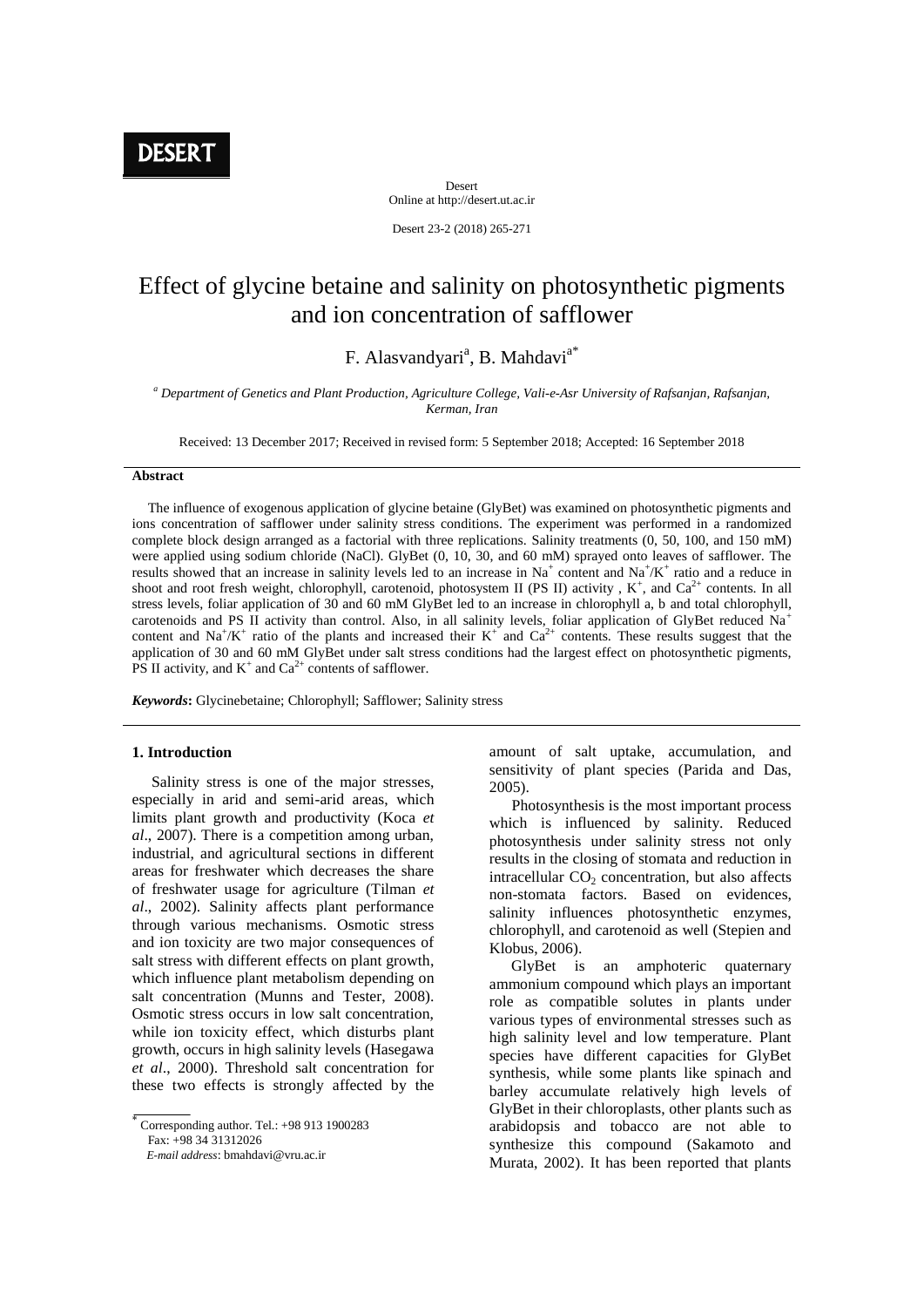which are capable of accumulating GlyBet naturally, grow well under drought and saline environment (Chen and Murata, 2008). Exogenous application of GlyBet may contribute to salinity stress tolerance in plants through its role in  $Na^{+}/K^{+}$  ion homeostasis (Hamdia and Shaddad, 2010). Foliar application of GlyBet is a suggested method for inducing tolerance to stress conditions in crops which accumulate compatible solutes in low amounts or are unable to accumulate them (Ashraf and Foolad, 2007). Exogenous application of GlyBet was used for alleviating salinity stress in plants whether accumulating or not accumulating GlyBet, e.g. corn (Yang and Lu, 2005). There is a positive correlation between the level of GlyBet and the degree of salt tolerance in plants (Meek and Oosterhuis, 2000). The uptake rate and GlyBet concentration in plant tissues seem to be not only dependent on plant organs and their age but also on crop species and environmental factors. When GlyBet is used, it is quickly absorbed by the leaves and is transported to other organs, which help improve salinity stress tolerance (Makela *et al*., 2000).

Safflower (*Carthamus tinctorius* L.) is an oil seed crop that grows in arid and semi-arid areas. It has been reported that safflower is more sensitive to salinity in germination stage than other growth stages (Weiss, 2000). Seedling growth reduction has been reported in different cultivars of safflower under salt stress in germination stage (Kaya *et al*., 2003; Hussain *et al.,* 2016) and in maturity (Elias and Kaffka, 2002).

The aim of this study is to investigate the effect of foliar application of GlyBet on reducing the effects of salinity stress in safflower. This study evaluates the effect of GlyBet on photosynthetic pigments and Na<sup>+</sup>,  $K^+$ , and  $Ca^{2+}$  contents of safflower under salinity stress conditions.

#### **2. Materials and Methods**

#### *2.1. Growth conditions and treatments*

 A pot experiment was conducted at the research greenhouse of the Department of Agriculture, Vali-e-Asr University of Rafsanjan-Iran, on April, 2015 to assess the influence of GlyBet as foliar application on the shoot and root fresh weight photosynthetic pigments and ions contents of safflower (*Carthamus tinctorius* L. var. Soffeh) under non-stress (control) and salinity stress conditions. The experiment was performed in a randomized complete block design arranged as a

factorial with three replications. The Factors were salinity in four levels (0, 50, 100, and 150 mM) and GlyBet in four levels (0, 10, 30, and 60 mM).

 The pots (diameter: 20cm, height: 30cm and volume of 8 liters) were filled with perlite and coco peat (1:1) and planted 10 seeds of safflower in each pot. Nine days after seedling emergence, the pots were irrigated with a nutrient solution with half strength Hoagland's solution. Irrigation at intervals of 2 days was applied to the plant. Then the plants were thinned to keep five in each pot. After the fourth true leaves appeared (20 days after planting), salinity stress in the pot was created by adding 10, 30, and 60 mM NaCl, to half strength Hoagland's solution. Control plants (Non-stress treatment) were only irrigated with half strength Hoagland's solution. When plants were at approximately the six-leaves stage, (28 days after planting), Glybet spray was applied with 0, 10, 30, and 60 mM (in 0.1% Tween-20 solution) over three stages within a 7-day interval. Plant growth was carried out in a glasshouse with 14 h d<sup>-1</sup> photoperiod, irradiance of 250 µmol m<sup>-2</sup> s<sup>-</sup> <sup>1</sup>,  $32/20^{\circ}$ C day/night temperature, 50–55% air humidity. After 50 days of sowing, samples of leaves were collected for evaluation of photosynthetic pigments and ions concentration.

# *2.2. Measuring the fresh weight of root and shoot*

 The plants were removed carefully with the root system and washed thoroughly. The aerial parts were separated from the roots. Then, the fresh weight of roots and shoots was measured in grams using an electronic balance, and the average was calculated.

#### *2.3. Photosynthetic pigments*

 Chlorophyll a, b and carotenoeid contents were determined according to the method of Arnon (1949). For chlorophyll determination, the fully expanded young leaves were detached from the plants and were cleaned with deionized water to remove any surface contamination. Fresh leaf samples (0.2 g) were grounded in 80% acetone using a pestle and mortar. The absorbance was measured at 645 nm and 663 nm for chlorophyll and 470 nm for carotenoeid.

# *2.4. Measurement of PS II activity*

The activity of PS II, expressed as  $F_v/F_m$ , was measured with a chlorophyll fluorimeter (model Pocket PEA, Hansatech, England).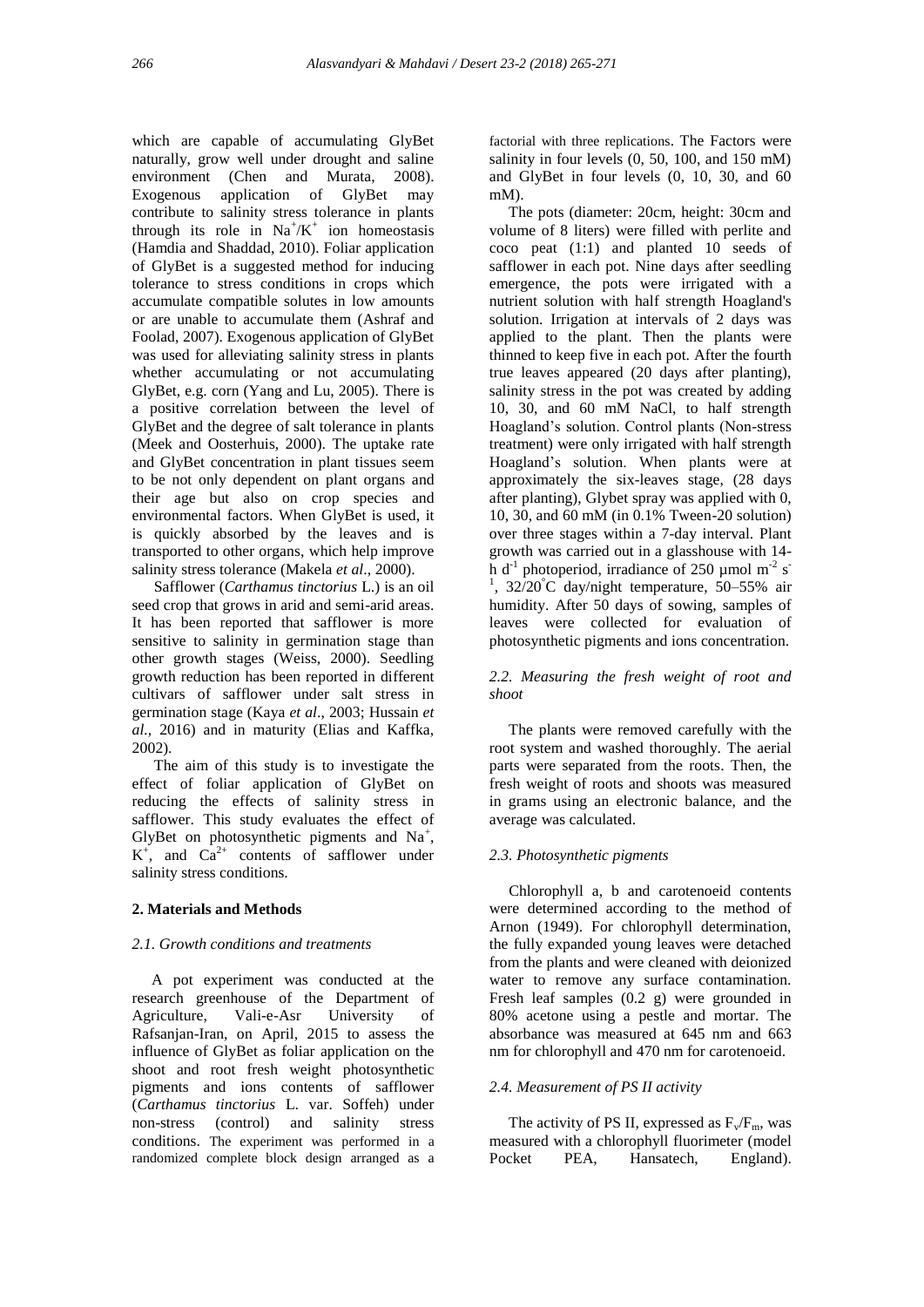Measurements were made on intact leaves with the fluorimeter after the plants were adapted to darkness for 30 min.

# 2.5. Determination of  $Na^+$ ,  $K^+$  and  $Ca^{2+}$ *contents*

The leaves were dried in  $60^{\circ}$ C for 48-h. Then 1 gr of samples was powdered and burned in  $550^{\circ}$ C for 6-h d<sup>-1</sup> to obtain ash then ashes were digested in 10 mL of 1N HCl. The concentration of  $Na<sup>+</sup>$  and  $K<sup>+</sup>$  in the digested samples was determined using a flame photometer (Jenway, Model PFP7, England) and  $Ca^{2+}$  by atomic absorption (Atomic Absorption Spectrophotometer- GBC Avanta Ver. 1.33, Australia)

#### *2.6. Statistical analysis*

 All statistical analysis was performed using the SAS 9.1.3 (SAS Institute, 2004) software. Mean comparison was performed using LSD test at the 5% level of significance ( $P < 0.05$ ).

### **3. Results and Discussion**

 Root and shoot fresh weight was affected by the salinity and GlyBet (Table 1). The highest and lowest root fresh weight was observed in the control treatment and salinity of 150 mM, respectively. Application of GlyBet increased root fresh weight compared to the control (0 mM GlyBet) (Table 2). The highest and lowest shoot fresh weight obtained the non-stress conditions and 150 mM stress, respectively. The application of 60 mM GlyBet increased of fresh weight of shoot (Table 2). It has been reported that salinity stress decreased Root and shoot fresh weight in canola (Tuncturk *et al*., 2011) and sunflower (Akram *et al*., 2007). So, salinity stress may disturb plant metabolism and result in reduced growth.

| S.O.V         | d.f | Root fresh weight  | Shoot fresh weight |
|---------------|-----|--------------------|--------------------|
| Block         |     | 0.03 <sup>ns</sup> | 2.31 <sup>ns</sup> |
| NaC1          |     | $5.24***$          | 72.97**            |
| GlvBet        |     | $1.78***$          | $26.40^{**}$       |
| NaCl * GlyBet |     | 0.20 <sup>ns</sup> | $1.57^{ns}$        |
| Error         | 30  | 0.29               | 3.05               |
| C.V ( %       |     | 15.57              | 18.94              |

ns, \* and \*\* Not significant, significant at 5% and 1% probability levels, respectively. d.f degree of freedom; CV, coefficient of variation, GlyBet, glycinebetaine

| able 2. Effects of OryBet and sammly stress on foot and shoot fresh weight in safflower |          |                         |                          |  |  |  |  |
|-----------------------------------------------------------------------------------------|----------|-------------------------|--------------------------|--|--|--|--|
| Treatments                                                                              | Levels   | Root fresh weight $(g)$ | Shoot fresh weight $(g)$ |  |  |  |  |
|                                                                                         | $\theta$ | $2.991 \pm 0.123b$      | $7.71 \pm 0.585c$        |  |  |  |  |
|                                                                                         | 10       | $3.483 \pm 0.221a$      | $8.41 \pm 0.912$ bc      |  |  |  |  |
| $Gly$ Bet $(mM)$                                                                        | 30       | $3.641 \pm 0.236a$      | $9.65 \pm 0.874$ ab      |  |  |  |  |
|                                                                                         | 60       | $3.908 \pm 0.283a$      | $11.09 + 0742a$          |  |  |  |  |
|                                                                                         | $\Omega$ | $4.416 \pm 0.234a$      | $12.30 \pm 0.672a$       |  |  |  |  |
|                                                                                         | 50       | $3.475 \pm 0.132b$      | $9.92 \pm 0.627$ b       |  |  |  |  |
| $NaCl$ (mM)                                                                             | 100      | $3.283 \pm 0.202$ bc    | $8.04 \pm 0.503c$        |  |  |  |  |
|                                                                                         | 150      | $2.850 \pm 0.116c$      | $6.60 \pm 0.578c$        |  |  |  |  |

|  | Table 2. Effects of GlyBet and salinity stress on root and shoot fresh weight in safflower |
|--|--------------------------------------------------------------------------------------------|
|  |                                                                                            |

Values are means  $\pm$  SE of three replicates. Means followed by the samer letter are not significantly different (P<0.05), using LSD test

 The effect of salinity, GlyBet and the interaction effect of them were significant on photosynthetic pigments and Fv/Fm (Table 3). In non-stress conditions, foliar application of 30 and 60 mM GlyBet to plants increased chlorophyll a content than control. In salinity levels of 50 and 100 mM, 30 and 60 mM GlyBet application increased chlorophyll a content compared to that in the control plants. Application of all GlyBet levels had no effect on chlorophyll a content in 150 mM salinity level (Table 4). The highest chlorophyll b content was related to non-stress level and 60 mM GlyBet treatment, while the lowest content was related to salinity level of 150 mM without the application of GlyBet (Table 4). In all salinity levels, application of GlyBet increased chlorophyll b content compared to the control plant.

In non-stress level and in salinity stress levels up to 100 mM, application of all GlyBet concentrations caused an increase in total chlorophyll compared to control plants. In stress level of 150 mM, foliar application of 30 and 60 mM GlyBet increased total chlorophyll content compared to the control plants (Table 4). In levels without salinity stress and 50 mM salinity, although there was no significant difference in carotenoid content among all GlyBet concentrations, they increased its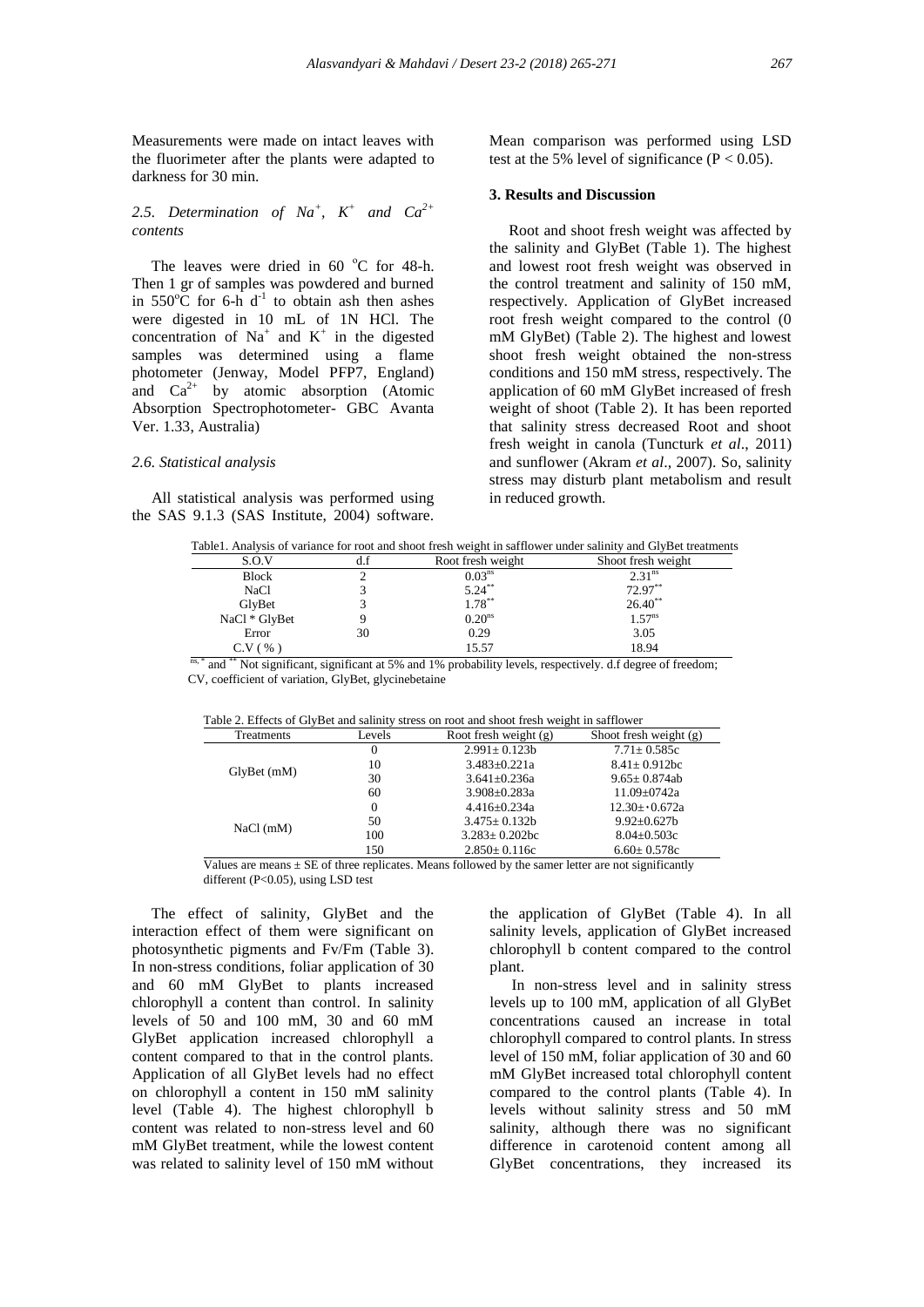amount compared to non-stress plants. In 100 and 150 mM salinity, levels of 30 and 60 mM GlyBet increased carotenoid content compared to control (Table 4).

Salinity greatly influences the photosynthesis due to reduced chlorophyll and adverse effects on membrane stability (Parida *et al*., 2002). Reduced chlorophyll content in maize (Kaya *et al*., 2013) and safflower (Aymen *et al*., 2014; Siddiqi *et al*., 2011) during salinity stress has been reported. In salt-affected plants, reduction in chlorophyll content is probably due to the changes in protein-lipid ratio of proteinpigment complex or increased activity of chlorophyllase enzyme (Iyengar and Reddy, 1996). In salinity and drought stress, lack of balance between light absorption in photosynthesis and using NADPH in carbon fixation may induce excess energy and cause damage to the photosynthetic apparatus

(Hasegawa *et al*., 2000). Higher leaf chlorophyll content is another factor (non-stomatal limitation) which may contribute to the higher photosynthetic capacity of plant in salinity conditions (Raza *et al*., 2007). Also, other researchers have reported that using GlyBet increased chlorophyll b and total chlorophyll contents in wheat (Raza *et al*., 2007), chlorophyll a and b contents in wheat (Kaya *et al*., 2013), and total chlorophyll content in perennial Ryegrass (Hu *et al*., 2012) under salinity conditions. Makela *et al*. (2000) have also reported that foliar application of GlyBet improved chlorophyll content in tomatoes under salinity stress. It seems that high accumulation of GlyBet in safflower plants has considerably helped protect the photosynthetic capacity and integrity of cell membranes under salinity stress.

Table 3. Analysis of variance for photosynthetic pigments and Fv/Fm in safflower under salinity and GlyBet treatments

| S.O.V                               | d.f | Chlorophyll a         | Chlorophyll b          | <b>Total Chlorophyll</b> | Carotonoied            | $F_v/F_m$              |
|-------------------------------------|-----|-----------------------|------------------------|--------------------------|------------------------|------------------------|
| <b>Block</b>                        |     | $0.01$ <sup>ns</sup>  | 0.0002 <sup>ns</sup>   | 0.016 <sup>ns</sup>      | $0.0005$ <sup>ns</sup> | $0.0006$ <sup>ns</sup> |
| NaCl                                |     | $0.79***$             | $0.0747$ <sup>**</sup> | $1.343$ <sup>**</sup>    | $0.0783$ <sup>**</sup> | $0.0714$ <sup>**</sup> |
| GlvBet                              |     | $0.22$ <sup>**</sup>  | $0.1340$ <sup>**</sup> | $0.687$ **               | $0.0845$ <sup>**</sup> | $0.1357$ **            |
| NaCl * GlyBet                       |     | $0.02$ $*$            | 0.0025                 | $0.030*$                 | $0.0059$ <sup>*</sup>  | 0.0025                 |
| Error                               | 30  | 0.01                  | 0.0011                 | 0.010                    | 0.0024                 | 0.0011                 |
| C.V ( %<br>$-2$ $-2$ $-2$ $-2$<br>. |     | 9.16<br>$\sim$ $\sim$ | 9.7500                 | 7.280                    | 8.1200<br>.            | 6.2100                 |

ns, \* and \*\* Not significant, significant at 5% and 1% probability levels, respectively. d.f degree of freedom; CV, coefficient of variation, GlyBet, glycinebetaine

NaCl  $(mM)$ GlyBet (mM) Chlorophyll a  $(mg.g^{-1}FW)$ Chlorophyll b  $(mg.g^{-1}FW)$ Total Chlorophyll  $(mg.g^{-1}FW)$ Carotonoied  $(mg.g^{-1}FW)$  $F_v/F_m$ 0 0  $1.11 \pm 0.005$ cd  $0.313 \pm 0.063$ efgh  $1.42 \pm 0.067$ de  $0.601 \pm 0.004$ cde  $0.513 \pm 0.065$ efg<br>10  $1.26 \pm 0.049$ bc  $0.403 \pm 0.003$ cd  $1.67 \pm 0.047$ c  $0.676 \pm 0.024$ abc  $0.606 \pm 0.007$ cd 10 1.26±0.049bc 0.403±0.003cd 1.67±0.047c 0.676±0.024abc 0.606±0.007cd 30 1.38±0.050b 0.430±0.015c 1.81±0.059bc 0.694±0.053ab 0.626±0.013c 60  $1.57\pm0.041a$   $0.590\pm0.021a$   $2.16\pm0.053a$   $0.729\pm0.013a$   $0.796\pm0.019a$ <br>0  $1.03\pm0.014d$   $0.276\pm0.008h$   $1.31\pm0.010e$   $0.559\pm0.010ef$   $0.480\pm0.011gh$ 50 0 1.03±0.014d  $0.276\pm0.008 \text{ h}$  1.31±0.010e  $0.559\pm0.010e$  0.480±0.011gl<br>10 1.15+0.015cd 0.340+0.00ef 1.49+0.015d 0.666+0.004abc 0.54+0.006ef 10 1.15±0.015cd 0.340±0.00ef 1.49±0.015d 0.666±0.004abc 0.54±0.006ef 30 1.35±0.009b 0.360±0.00de 1.71±0.009c 0.667±0.010abc 0.56±0.00de 60  $1.42 \pm 0.060$ ab  $0.516 \pm 0.019$ b  $1.93 \pm 0.050$   $0.727 \pm 0.031$ a  $0.716 \pm 0.019$ b<br>0.81+0.065e  $0.180 + 0.00$ i  $1+0.066$ fg  $0.513 + 0.032$ f  $0.383 + 0.008$ ii 100  $0.513+0.032f$ 10 1.02±0.054d 0.280±0.00gh 1.31±0.055e 0.571±0.016def 0.480±0.00gh 30  $1.14 \pm 0.050$ cd  $0.323 \pm 0.022$ efgh  $1.46 \pm 0.046$ de  $0.613 \pm 0.011$ bcde  $0.526 \pm 0.019$ efg<br>60  $1.18 \pm 0.01$ c  $0.486 \pm 0.003$ b  $1.67 \pm 0.019$ c  $0.712 \pm 0.039$ a  $0.686 \pm 0.009$ b  $6.63 \pm 0.019c$   $6.712 \pm 0.039a$   $6.686 \pm 0.009b$ <br> $6.87 \pm 0.066g$   $6.354 \pm 0.062g$   $6.340 \pm 0.005j$ 150 0  $0.736 \pm 0.006$ e  $0.143 \pm 0.003$ j  $0.87 \pm 0.006$ g  $0.354 \pm 0.062$ g  $10$   $0.746 \pm 0.023e$   $0.220 \pm 0.00i$   $0.96 \pm 0.023fg$   $0.403 \pm 0.003g$   $0.436 \pm 0.003hi$ <br>30  $0.753 \pm 0.116e$   $0.300 \pm 0.00fgh$   $1.06 \pm 0.114f$   $0.572 \pm 0.012def$   $0.503 \pm 0.003fg$  $30$   $0.753\pm0.116$   $0.300\pm0.00$ fgh  $1.06\pm0.114$ f  $0.572\pm0.012$ def  $0.503\pm0.003$ fg<br>  $60$   $0.796\pm0.098$   $0.333\pm0.003$ efg  $1.10\pm0.144$ f  $0.649\pm0.024$ abed  $0.540\pm0.006$ ef 60  $0.796 \pm 0.098$ e  $0.333 \pm 0.003$ efg  $1.10 \pm 0.144$ f  $0.649 \pm 0.024$ abcd

Table 4. Different concentrations effects of GlyBet on photosynthetic pigments and  $F_v/F_m$  in safflower under salinity stress conditions

Values are means  $\pm$  SE of three replicates. Means followed by the samer letter are not significantly different (P<0.05), using LSD test

As salinity increased,  $F_v/F_m$  reduced. In all salt stress levels, using GlyBet increaseded increased  $F_v/F_m$  significantly (Table 4). It seems when plants are exposed to drought or salinity stress, Fv/Fm plays a critical role in photo inhibition (Maxwell and Johnson, 2000). Results show that by increasing salinity,  $F_v/F_m$ was reduced and in all salinity levels, foliar application of 30 and 60 mM GlyBet increased

 $F_v/F_m$  content compared to that of the control plants (Table 4). Reduced  $F_v/F_m$  has been reported in some safflower cultivars in salinity conditions by Erdal and Cakirlar (2014). Our results confirm the effect of GlyBet on maintaining activity and integrity of cell membrane of safflower leaf in photosystem II.

The effect of salinity, GlyBet and the interaction effect of them were significant on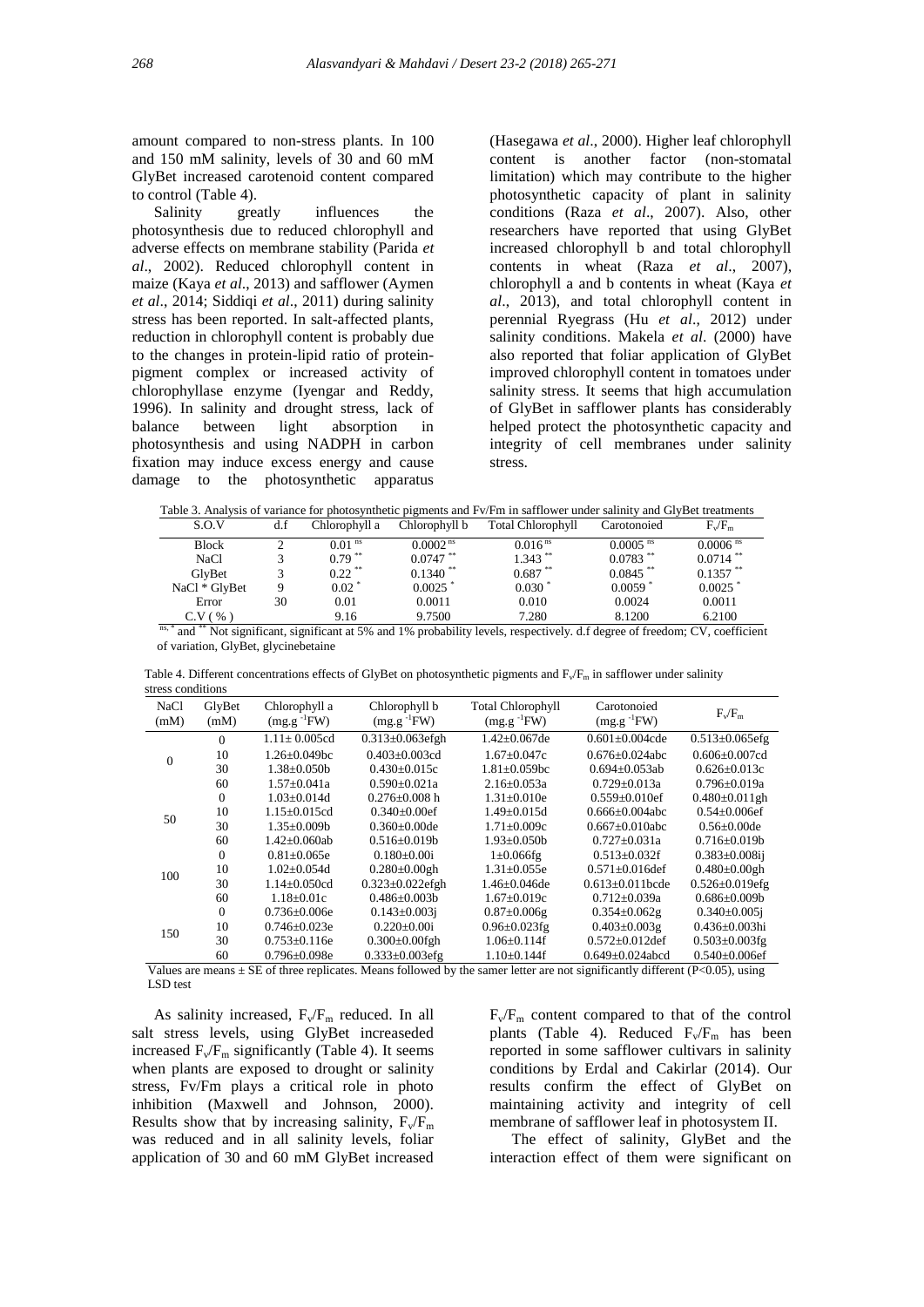$Na<sup>+</sup>$  content,  $K<sup>+</sup>$  content,  $Na<sup>+</sup>/K<sup>+</sup>$  ratio and  $Ca<sup>2+</sup>$ content (Table 4). In 50 mM salinity, all concentrations of GlyBet reduced Na<sup>+</sup> content in comparison to the control plants and 100 and 150 mM levels of stress, also the application of 30 and 60 mM GlyBet reduced  $Na<sup>+</sup>$  content in comparison to the control plants (Table 6). Salinity stress decreased  $K^+$  content and GlyBet was able to mitigate this reduction. In non-stress level application of 60 mM GlyBet increased  $K^+$ content compared to the control plants. In 50 mM salinity, all concentrations of GlyBet increased  $K^+$  content. In 100 mM level of stress, application of 30 and 60 mM increased  $K^+$ content. In 150 mM level of salinity stress, there was no significant difference between different concentrations of GlyBet and the control plants in  $K^+$  content (Table 6). Increasing the salinity level increased the ratio of  $Na^+/K^+$ . In all salinity levels, the application of 30 and 60 mM GlyBet created a significant difference in comparison to the control plants and reduced  $Na^+/K^+$  ratio (Table 6).

In absence of salinity stress and 50 mM salinity, all levels of GlyBet increased  $Ca^{2+}$ content compared to that of the control plants. In 100 mM salinity stress level, foliar application of 60 mM GlyBet increased  $Ca^{2+}$ content compared to that of the control plants. In 150 mM salinity, levels of 30 and 60 mM GlyBet increased  $Ca^{2+}$  content (Table 6).

Under salinity stress, antagonistic interaction

between  $Na^+$  and  $K^+$ , reduced  $K^+$  concentration in stems and roots (Karmoker *et al*., 2008). It has also been demonstrated that salinity stress has reduced K<sup>+</sup> content in safflower (Siddiqi *et al*., 2011) and maize (Kaya *et al*., 2013) and reduced  $Ca^{2+}$  content in various plant species including safflower (Siddiqi *et al*., 2011), tomato (Navarro *et al*., 2000), and strawberry (Kaya *et al.*, 2002). High levels of  $Na<sup>+</sup>$  or  $Na^{+}/K^{+}$  ratio can disturb different enzymatic processes in cytoplasm (Blaha *et al.*, 2000). It has been reported that GlyBet may play a role in protecting cytosolic  $K^+$  and reducing Na<sup>+</sup>uptake by an apoplastic flow (Sobahan *et al*., 2009). Foliar application of GlyBet reduced Na<sup>+</sup> content and accumulation, and maintained  $K^+$  in rice stem in salinity conditions (Lutts *et al*., 1999). Kaya *et al*., (2013) also showed that under salinity stress, the application of GlyBet reduced  $Na<sup>+</sup>$  content or  $Na<sup>+</sup>/K<sup>+</sup>$  ratio and increased  $K^+$  and  $Ca^{2+}$  contents in maize. Also, the application of GlyBet led to an increase in  $K^+$  concentration in tomato (Heuer, 2003), rice (Rahman *et al*., 2002), and barely (Cuin and Shabala, 2007) and increased  $Ca^{2+}$  content in wheat (Badran *et al*., 2015) under salinity stress conditions**.** Maintaining high concentrations of cytosolic  $K^+$  and  $Na^+$  and  $K^+$  balance is considered to be one of the most fundamental mechanisms of tolerance to salinity in plants. Our results confirm the effect of GlyBet on maintain  $K^+$  content and reduce  $Na^+$  content.

|                |                         |                      | Table 9. Pulativists of variance for foll concentrations in safflower under sammly and CiviDet treatments |                     |
|----------------|-------------------------|----------------------|-----------------------------------------------------------------------------------------------------------|---------------------|
|                | Na                      |                      | $\sim$ $+$ $\sigma$ $\sim$<br>Na                                                                          |                     |
| Block          | $000005^{\text{ns}}$    | $1.0004^{\text{ns}}$ | $0.0005^{\text{ns}}$                                                                                      | 0.001 <sup>nc</sup> |
| $N_{\alpha}C1$ | $0.00166$ <sup>**</sup> | $0.002**$            | $0.0206**$                                                                                                | $0.122^{*}$         |

Table 5. Analysis of variance for ion concentrations in safflower under salinity and GlyBet treatments

| 5.0.3                           | u.i           | ina                     | N                    | ina ≠n.              | Uά                                        |
|---------------------------------|---------------|-------------------------|----------------------|----------------------|-------------------------------------------|
| <b>Block</b>                    |               | $000005^{\text{ns}}$    | 0.0004 <sup>ns</sup> | $0.0005^{\text{ns}}$ | 0.001 <sup>ns</sup>                       |
| NaCl                            |               | $0.00166$ <sup>**</sup> | $0.0082**$           | $0.0396**$           | $0.132***$                                |
| GlvBet                          |               | $0.000896**$            | $0.0026**$           | $0.0200**$           | $0.271**$                                 |
| NaCl * GlyBet                   |               | $0.000029$ **           | $0.0008**$           | $0.0014**$           | $0.004*$                                  |
| Error                           | 30            | 0.000008                | 0.0001               | 0.0003               | 0.001                                     |
| $C.V($ %                        |               | 5.83                    | 4.86                 | 10.23                | 7.83                                      |
| $-$ ** $-$<br>$n \wedge 3$<br>. | $\sim$ $\sim$ |                         | .                    | .                    | $ -$<br><b>Contract Contract Contract</b> |

ns, \* and \*\* Not significant, significant at 5% and 1% probability levels, respectively. d.f degree of freedom; CV, coefficient of variation, GlyBet, glycinebetaine

| Table 0. DIHEICHE CONCENTATIONS CHECE OF CHVDEL ON TON CONCENTATIONS IN SAFILOWEL UNGEL SAMMEV SILESS CONGITIONS. |                  |                        |                       |                      |                      |  |  |
|-------------------------------------------------------------------------------------------------------------------|------------------|------------------------|-----------------------|----------------------|----------------------|--|--|
| NaCl(mM)                                                                                                          | $Gly$ Bet $(mM)$ | $Na^+$ (mmol/g)        | $K^+$ (mmol/g)        | $Na^+/K^+$ Ratio     | $Ca^{2+}(%)$         |  |  |
|                                                                                                                   | 0                | $0.041 \pm 0.001$ fg   | $0.30 \pm 0.003$ bc   | $0.13 \pm 0.0033$ gh | $0.466 \pm 0.033$ de |  |  |
| $\theta$                                                                                                          | 10               | $0.040 \pm 0.00$ gh    | $0.30 \pm 0.133c$     | $0.13 \pm 0.0066$ gh | $0.600 \pm 0.00c$    |  |  |
|                                                                                                                   | 30               | $0.033 \pm 0.001i$     | $0.30 \pm 0.003$ bc   | $0.11 \pm 0.0033h$   | $0.600 \pm 0.00c$    |  |  |
|                                                                                                                   | 60               | $0.026 \pm 0.002$ j    | $0.33 \pm 0.0152a$    | $0.07 \pm 0.0120$ i  | $0.866 \pm 0.033a$   |  |  |
|                                                                                                                   | 0                | $0.058 \pm 0.003$ cd   | $0.24 \pm 0.015$ g    | $0.23 \pm 0.030$ cd  | $0.400 \pm 0.00e$    |  |  |
| 50                                                                                                                | 10               | $0.047 \pm 0.002e$     | $0.30 \pm 0.003c$     | $0.15 \pm 0.008$ fg  | $0.533 \pm 0.033$ cd |  |  |
|                                                                                                                   | 30               | $0.044 \pm 0.001$ efg  | $0.30 \pm 0.003c$     | $0.14 \pm 0.006$ fg  | $0.566 \pm 0.033c$   |  |  |
|                                                                                                                   | 60               | $0.035 \pm 0.001$ hi   | $0.32+0.006ab$        | $0.11 \pm 0.0100h$   | $0.800 \pm 0.00a$    |  |  |
|                                                                                                                   | 0                | $0.062 \pm 0.0005$ bc  | $0.25 \pm 0.013$ fg   | $0.24 \pm 0.013$ bc  | $0.400 \pm 0.00e$    |  |  |
| 100                                                                                                               | 10               | $0.059 \pm 0.0011$ bcd | $0.26 \pm 0.008$ def  | $0.22 \pm 0.008$ cd  | $0.400 \pm 0.00e$    |  |  |
|                                                                                                                   | 30               | $0.054 \pm 0.0003$ d   | $0.27 \pm 0.006$ de   | $0.20 \pm 0.005$ de  | $0.466 \pm 0.033$ de |  |  |
|                                                                                                                   | 60               | $0.045 \pm 0.0030$ ef  | $0.28 \pm 0.01$       | $0.17 \pm 0.012$ ef  | $0.700 \pm 0.00b$    |  |  |
| 150                                                                                                               | 0                | $0.071 \pm 0.0006a$    | $0.25 \pm 0.00$ fg    | $0.29 \pm 0.005a$    | $0.266 \pm 0.033$ f  |  |  |
|                                                                                                                   | 10               | $0.069 \pm 0.0013a$    | $0.25 \pm 0.00$ fg    | $0.27 \pm 0.0$ ab    | $0.300 \pm 0.00f$    |  |  |
|                                                                                                                   | 30               | $0.063 \pm 0.0013b$    | $0.25 \pm 0.0066$ gf  | $0.25 \pm 0.008$ bc  | $0.433 \pm 0.033e$   |  |  |
|                                                                                                                   | 60               | $0.045 \pm 0.0003e$    | $0.25 \pm 0.0033$ efg | $0.15 \pm 0.006$ fg  | $0.566 \pm 0.033c$   |  |  |

Table 6. Different concentrations effect of GlyBet on ion concentrations in safflower under salinity stress conditions.

Values are means  $\pm$  SE of three replicates. Means followed by the samer letter are not significantly different (P<0.05), using LSD test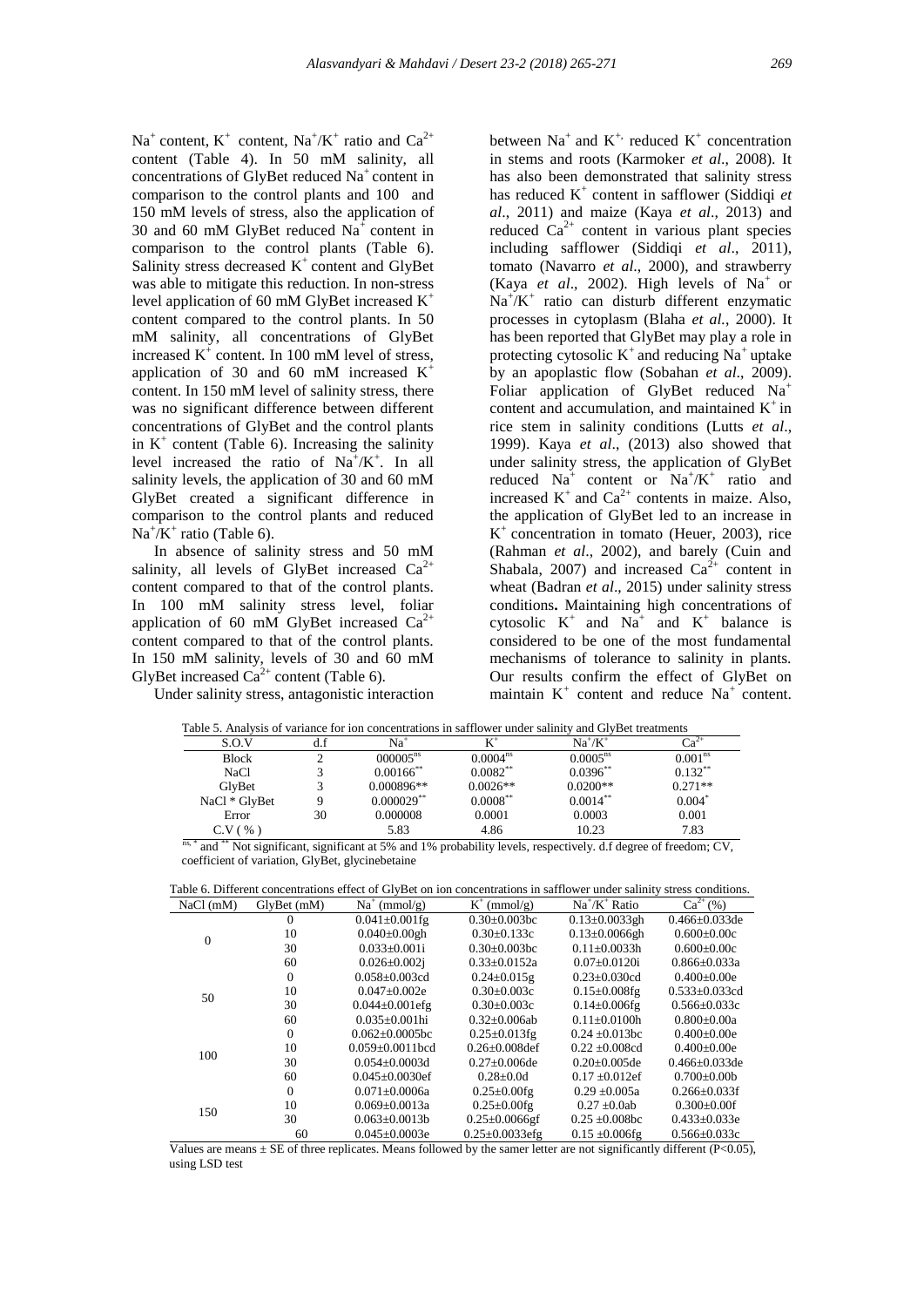#### **4. Conclusion**

 The results of the present study show that GlyBet had a modifying role in the performance of photosynthetic and nutrition system under salinity stress conditions. Foliar application 30 and 60 mM GlyBet had more chlorophyll a, b, total chlorophyll, and carotenoid contents compared to that of the control plants under salinity stress conditions. When plants were exposed to salinity stress, foliar application of GlyBet increased  $K^+$  and  $Ca^{2+}$  uptake by inhibiting Na<sup>+</sup> uptake. Therefore, GlyBet can be taken into consideration as a promising substance for removing the effects of salt stress and its positive aspects is employed in agriculture of saline areas. Of course, field experiments are clearly required to completely ensure the effectiveness of exogenous application of this substance.

#### **References**

- Akram, M.S., H.R. Athar, M. Ashraf, 2007. Improving growth and yield of sunflower (*Helianthus annuus*  L.) by foliar application of potassium hydroxide (KOH) under salt stress. Pakistan Journal of Botany, 39; 769-776.
- Arnon, D.I., 1949. Copper enzymes in isolated chloroplasts Polyphennoloxidase in *Beta vulgaris*. Plant Physiology, 4; 1-150.
- Ashraf, M. M.R. Foolad, 2007. Roles of glycine betaine and proline in improving plant abiotic stress resistance. Environmental Experimental Botany, 59; 206-216.
- Aymen, E.M., Z.H. Kaouther, M. Ben Fredj, H. Cherif, 2014. Influence of NaCl Seed Priming on Growth and Some Biochemical Attributes of Safflower Grown under Saline Conditions. Journal Reserarch on Crop Ecophysiology, 9; 13 – 20.
- Badran, E.G., G.M. Abogadallah, R.M. Nada, M.M. Nemat Alla, 2015. Role of glycine in improving the ionic and ROS homeostasis during NaCl stress in wheat. Protoplasma*,* 252; 835-844.
- Blaha, G., U. Stelzl, C.M.T. Spahn, R.K. Agrawal, J. Frank, K.H. Nierhaus, 2000. Preparation of functional ribosomal complexes and effect of buffer conditions on tRNA positions bserved by cryoelectron microscopy. Methods In Enzymology, 317; 292–309.
- Chen, T.H., N. Murata, 2008. Glycinebetaine: an effective protectant against abiotic stress in plants. Trends Plant Science, 13; 499–505.
- Cuin, T.A., S. Shabala, 2007. Amino acids regulate salinity-induced potassium efflux in barley root epidermis. Plant Cell Environment, 225; 753–761.
- Elias, S.B., S.R. Kaffka, 2002. Response of safflower to saline soils and irrigation I. Consumptive water use. Agricultural Water Managment, 54; 67-80.
- Erdal, S.C., H. Cakirlar, 2014. Impact of salt stress on photosystem II efficiency and antioxidant enzyme activities of safflower *(Carthamus tinctorius* L.*)*  cultivars. Turkish Journal of Biology, 38; 549-560.
- Flowers, T.J., P.F. Troke, A.R. Yeo, 1977. The mechanism of salt tolerance in halophytes. *Annual review.* Plant Physiology, 28; 89-121.
- Hamdia, M.A., M.A.K. Shaddad, 2010. Salt tolerance of crop plants. Journal of Physiology and Biochemistry, 6; 64–90.
- Hasegawa, P.M., R.A. Bresan, J.K. Zhu, H.J. Bohnert, 2000. Plant cellular and molecular responses to high salinity. Annual review Plant Physiology, Plant Molecular Biology, 51; 4632-499.
- Hendrix, D.A. W.S. Pierce, 1983. "Osmoregulation and membrane-mediated responses to altered water potential in plant cells". Cryobiology, 20; 466-486.
- Heuer, B., 2003. Influence of exogenous application of proline and glycinebetaine on growth of salt-stressed tomato plants. Plant Science, 165; 693-699.
- Hu, L.H.T., X. Zhang, H. Pang, J. Fu, 2012. Exogenous Glycine Betaine Ameliorates the Adverse Effect of Salt Stress on Perennial Ryegrass. l Ryegrass. Journal of the American Society for Horticultural Science, 137(1); 38–46*.*
- Hussain, M.I., D.A. Lyra, M. Farooq, N. Nikoloudakis, N. Khalid, 2016. Salt and drought stresses in safflower: a review. Agronomy for Sustainable Development*,* 36; 1-31.
- Iyengar, E.R.R., M.P. Reddy, 1996. Photosynthesis in high salt-tolerant plants. In: Pesserkali M. Hand Book of Photosynthesis, New York: Marshal Dekar, p. 56–65.
- Karmoker, J.L., S. Farhana, Rashid, P, 2008. Effects of salınıty on ıon accumulatıon ın maıze (*Zea Mays* L*.*  CV. BARI-7*).* Bangladesh Journal of Botany, 37; 203-205.
- Kaya, C., B.E. Ak, D. Higgs, B. Murillo-Amador, 2002. Influence of foliar applied calcium nitrate on strawberry plants grown under salt stress conditions. Australian Journal Of Experimental Agriculture, 42; 631–636.
- Kaya, C., O. Sönmez, S.M. Aydemir Dikilitas, 2013. Mitigation effects of glycinebetaine on oxidative stress and some key growth parameters of maize exposed to salt stress. Turkish Journal of Agriculture and Forestry, 37; 188-194.
- Kaya, M.D., A. Ipek, A. Ozturk, 2003. Effects of different soil salinity levels on germination and seedling growth of safflower *(Carthamus tinctorius*  L.*)*. Turk Journal Agriculture, 27; 221-227.
- Koca, M., M. Bor, F. Ozdemir, I. Turkan, 2007. The effect of salt stress on lipid peroxidation, antioxidative enzymes and proline content of sesame cultivars. Environmental and experimental Botany, 60; 344-351.
- Lutts, S., V. Majerus, J.M. Kinet, 1999. NaCl effects on proline metabolism in rice (*Oryza sativa*) seedlings*.* Physiologia Plantarum, 105; 450–458.
- Makela, P., J. Karkkainen, S. Somersalo, 2000. Effect of glycinebetaine on chloroplast ultrastructure, chlorophyll and protein content, and RuBPCO activities in tomato grown under drought or salinity*.*  Biologia Plantarum, 43; 471–475.
- Maxwell, K., G.N. Johnson, 2000. Chlorophyll fluorescence—a practical guide. Journal of Experimental Botany, 51; 659–668.
- Meek, C.R, D. Oosterhuis, 2000. Effects of glycine betaine and water regime on diverse cotton cultivars. Proceedings of the 2000 Cotton Research Meeting. AAES Special Report, 198; 109-112.